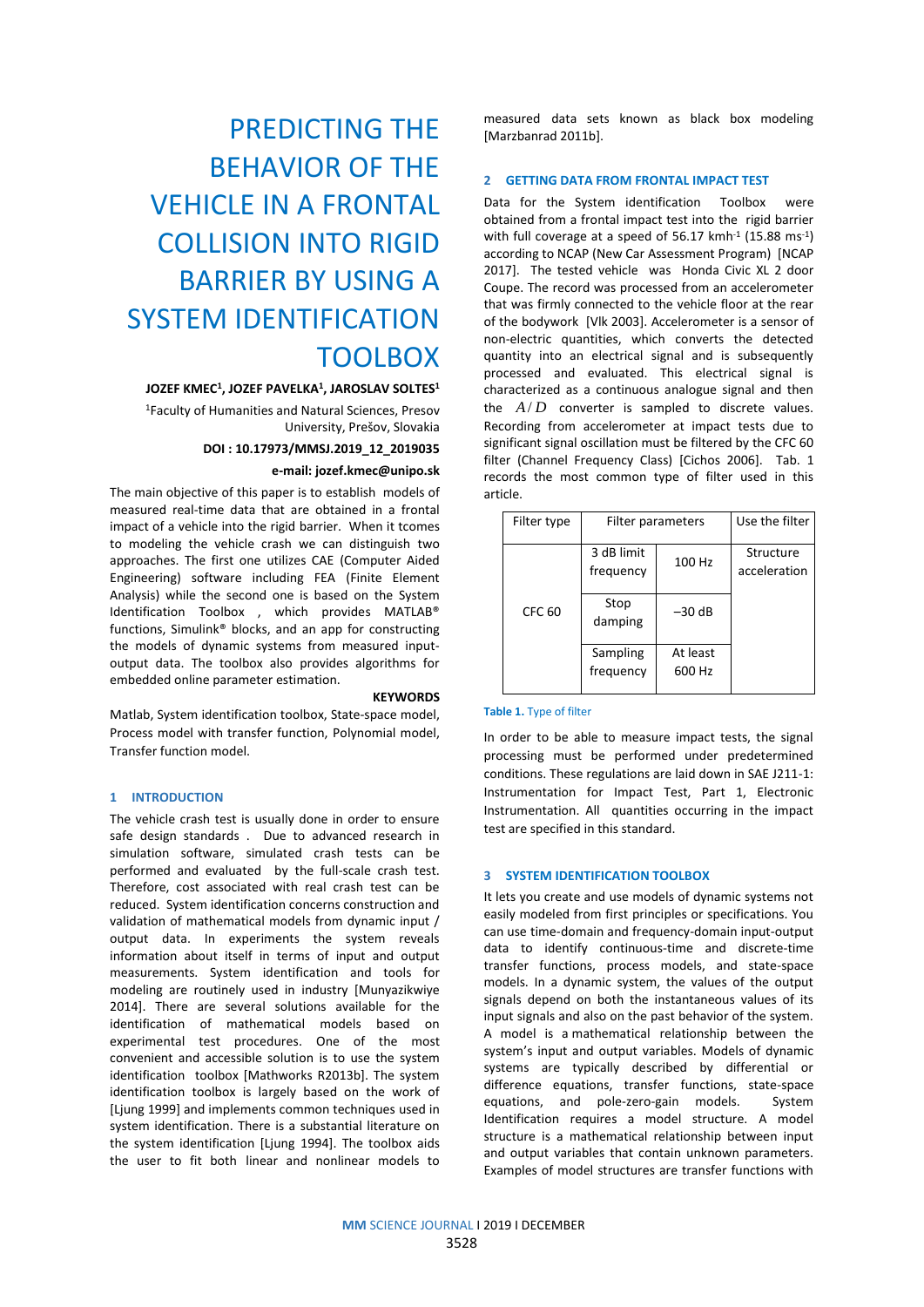adjustable poles and zeros, state space equations with unknown system matrices, and nonlinear parameterized functions. The system identification process requires that you choose a model structure and apply the estimation methods to determine the numerical values of the model parameters.

## **4 ACHIEVED RESULTS AND THEIR DISCUSSION**

In the Simulink, which is a graphical programming environment for modeling, simulating and analyzing multidomain dynamical systems, our model was created Fig.1. The main objective of this model is to process the measured data (unfiltered deceleration signal) so that at the output of the Scope 5 block we observe the course of deformation for the vehicle ( Honda civic XL). The model consists of blocks that are in the library and can be moved to the model window. In addition to moving from the library, blocks in the model window can be copied in a standard manner. The name of the new block is automatically set so that it is unambiguous within the model window. To create our own model in Fig. 1, the following blocks were used: Signal From Workspace, Lowpass Filter, Scope, Workspace, Gain, Integrator, Add, Constant, and some of their copies. The simulation result, which is the deformation course and the velocity course of the vehicle, can be seen in the Scope 5 block, which is essentially Fig. 2 and the simulation itself is performed by the model shown in Fig. 1.



**Figure 1.** Own model in Simulink

In Fig. 2 (left down) is depicted the original data signal with noise (Deceleration in (g) vs. Time (s)) obtained from the accelerometer and the filtered data signal by the relevant filter CFC 60, see Fig. 2 (right down) (Deceleration (m/s2) vs. Time (s)). By integrating deceleration by time, it is possible to obtain a timedependent velocity, see Fig. 2 (top right) (Velocity (m/s) vs. Time (s)). By double integration of deceleration by time, it is possible to calculate a time-dependent deformation , see Fig. 2 (top left) (deformation (m) vs Time (s)). From the measured data (record from accelerometer) and the processed data Fig. 1, it is possible to determine some parameters respecting the deceleration, velocity and deformation in a closed time

interval (in our case it is 3 ms). For the vehicle Honda Civic XL, it is possible to determine maximum dynamic crush (max. deformation)  $C = 0.751$  m at time  $t = 0.08s - from$ real dat, see Tab.2 and Fig. 2 [Vlk 2003, Evin 2016].

Real crash tests are difficult to realize – there is need for appropriate facilities, measuring devices, data acquisition process, qualified staff and of course – a car. Those factors make the test complicated, time – consuming and expensive enterprise. Therefore, instead of a real experiment it is justified to propose a mathematical model of a collision and analyze it to approximate its results. This allows us to predict the behavior of the real car without performing complicated crash tests.

Time of dynamic crush obtained from the models is exactly the same as in experiment:  $t = 0.08s$ . The maximum dynamic crush obtained from measured data (for Hondu Civic XL) is C = 0.751 m. Maximum dynamic crush  $C = 0.7646$  m, which is obtained from the arx441 model is about 1.81% grather than that of the measured data. The greatest differences show arx441, arxqs models, which is in absolute numbers of 1.36 cm, see Tab.2.

|                  | Time<br>crush<br>in (s) | ofMax. dynamic Pole-Zero<br>dynamic crush C (max.<br>tdeformation)<br>in $(m)$ | maps,<br>distance from the Best fits<br>zero (s $^{-1}$ ) |        |
|------------------|-------------------------|--------------------------------------------------------------------------------|-----------------------------------------------------------|--------|
| Measured<br>data | 0.08                    | 0.751                                                                          |                                                           |        |
| tf1-model        | 0.08                    | 0.751                                                                          | $ 10,009 $ ,<br>-i0,009                                   | 99.78% |
| ss1-model        | 0.08                    | 0.7517                                                                         | 0                                                         | 99.22% |
| P2U-model        | 0.08                    | 0.7518                                                                         | $[-12]$ , $[-95]$                                         | 99.12% |
| n4s2-model       | 0.08                    | 0.7503                                                                         | 1                                                         | 98.97% |
| arx441-<br>model | 0.08                    | 0.7645                                                                         | $ 0.4 + i0.4 ,  0.4 -$<br> 0.4 ,  1                       | 94.71% |
| arxgs-model0.08  |                         | 0.7646                                                                         | $ 0.4 + i0.4 ,  0.4 -$<br> 0.4 ,  1                       | 94.70% |

**Table 2.** Gained data (both measured and calculated)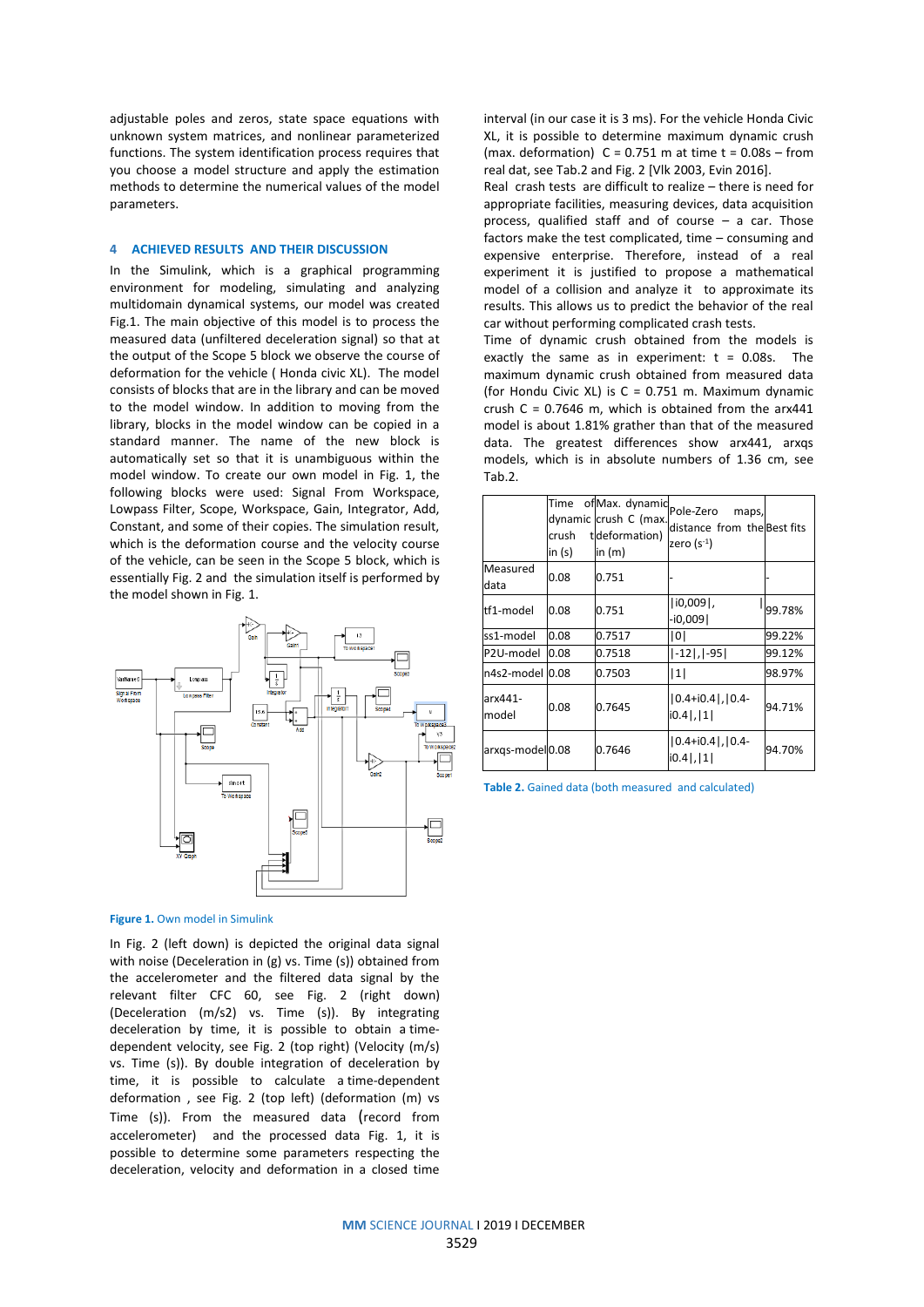

**Figure 2.** Oscilloscope outputs (Sccpe 5 block)

The processed data from Simulink´s own model , were further imported into the system identification toolbox as seen in Fig. 3 (input-deceleration output-deformation signals).



**Figure 3.** Input and output signals

#### *4.1 Linear models using quick start*

You can use the Quick Start feature in the System Identification app to estimate linear models. One of these is also the n4s2 - state-space model calculated using n4sid. The matlab algorithm automatically selects the model order (in this case, 2). n4sid - estimate state-space model using a subspace method and measured inputoutput data. This model is parametric and has the following structure:

$$
dx/dt = Ax(t) + Bu(t) + Ke(t)
$$
  
y(t) = Cx(t) + Du(t) + e(t) (1)

where y*(t)* represents the output at time *t*, *u(t)* represents the input at time *t*, *x* is the state vector, and *e(t)* is the white-noise disturbance. The System Identification Toolbox product estimates the state-space matrices *A*, *B*, *C*, *D*, and *K.*   $A =$ 

| x2<br>х1                |  |  |  |  |  |
|-------------------------|--|--|--|--|--|
| 0.9995 0.0004479<br>х1  |  |  |  |  |  |
| x2 -0.0004537<br>1      |  |  |  |  |  |
| B =                     |  |  |  |  |  |
| Deceleration            |  |  |  |  |  |
| x1 4.975e-07            |  |  |  |  |  |
| x2 2.179e-06            |  |  |  |  |  |
| C =                     |  |  |  |  |  |
| x1 x2                   |  |  |  |  |  |
| Deformation 16.96 -3.94 |  |  |  |  |  |
| D =                     |  |  |  |  |  |
| Deceleration            |  |  |  |  |  |
| Deformation<br>0        |  |  |  |  |  |
| K =                     |  |  |  |  |  |
| Deformation             |  |  |  |  |  |
|                         |  |  |  |  |  |

x2 0.1539

n4s2 - state-space model (pink line) is created from measured input-output data, see Fig. 4. Sample time: 0.0001 seconds. Deployment of poles and zeros, see Fig. 5.









#### *4.2 Transfer function model*

The general transfer function model structure is:

$$
Y(s) = (num(s)/den(s))U(s) + E(s) \quad , \tag{2}
$$

where *Y*(*s*), *U*(*s*) and *E*(*s*) represent the Laplace transforms of the output, input and error, respectively. *num*(*s*) and *den*(*s*) represent the numerator and denominator polynomials that define the relationship between the input and the output. The roots of the denominator polynomial are referred to as the model *poles*. The roots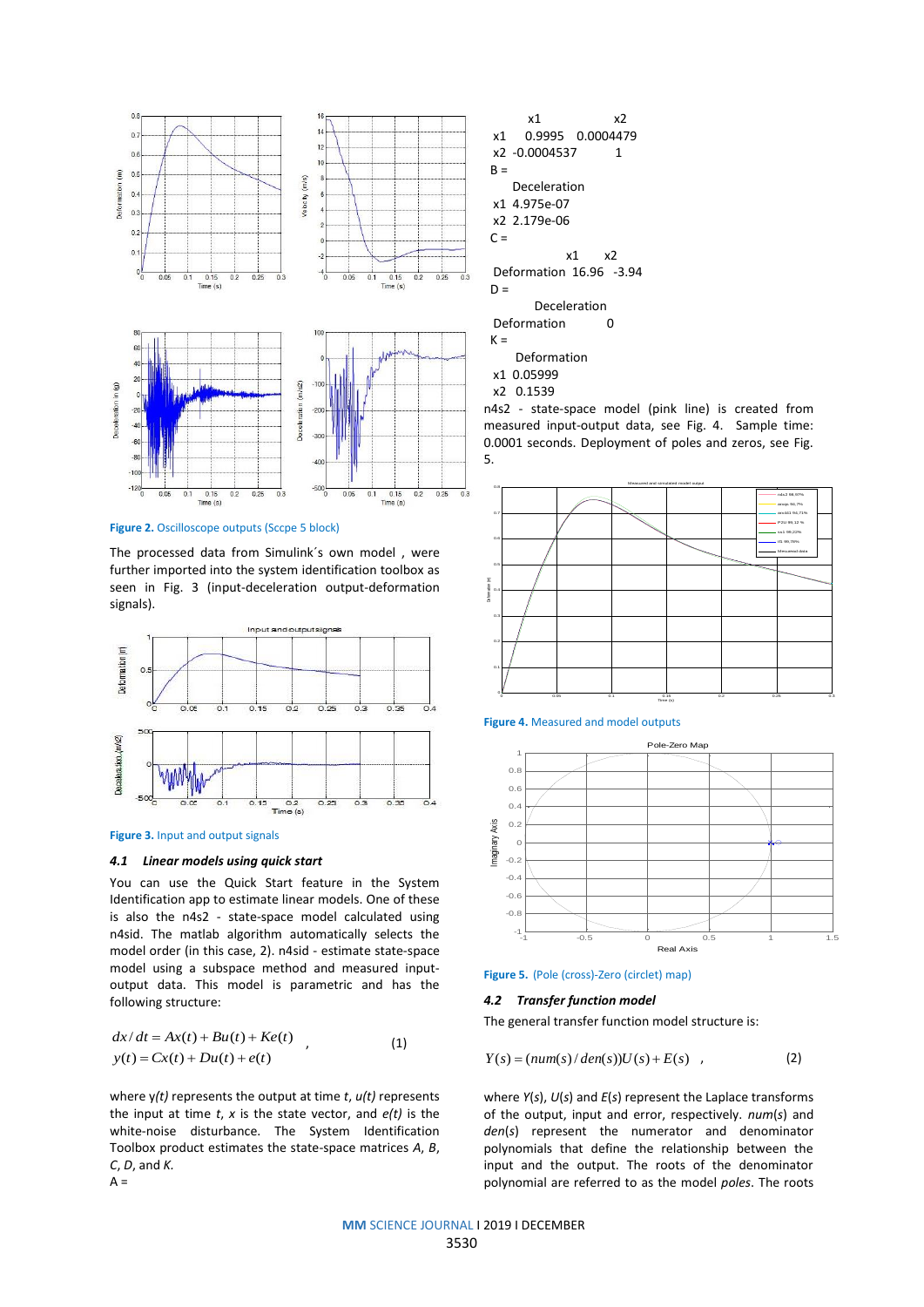of the numerator polynomial are referred to as the model zeros. You must specify the number of poles and zeros to estimate a transfer function model. The System Identification Toolbox product estimates the numerator and denominator polynomials, and input/output delays from the data. tf1 - model (blue line) is created from measured input-output data (From input "Deceleration" to output "Deformation"), see Fig. 4:

$$
\frac{-0.0007561 s + 0.9984}{s^2 + 0.01362 s + 0.0001249}
$$
 (3)

Parameterization: Number of poles: 2, Number of zeros: 1 , see Fig. 6



#### **Figure 6.** (Pole-Zero map)

#### *4.3 State-space model*

ss1- state-space model: (green line) created from measured input-output data, see Fig.4 [Munyazikwiye 2013]. Deployment of poles and zeros, see Fig. 7.

$$
dx/dt = Ax(t) + Bu(t) + Ke(t)
$$
  
\n
$$
y(t) = Cx(t) + Du(t) + e(t)
$$
\n(4)

where A =

|               | x1                                      | x2   |       | x3    | x4      |  |
|---------------|-----------------------------------------|------|-------|-------|---------|--|
| x1            | 1225 —                                  | 1624 |       | -434  | $-1619$ |  |
|               | x2 -2.903e+w4 -1.063e+04                |      |       | 2444  | 6331    |  |
| x3            | $-291.1 -60.77$                         |      |       | 15.06 | 12.81   |  |
|               | x4  2.952e+04  1.084e+04  -2503         |      |       |       | $-6474$ |  |
| B =           |                                         |      |       |       |         |  |
| Deceleration  |                                         |      |       |       |         |  |
|               | x1 -8.178e+06                           |      |       |       |         |  |
| x2 2.198e+07  |                                         |      |       |       |         |  |
| x3 -5.649e+04 |                                         |      |       |       |         |  |
| x4 -2.253e+07 |                                         |      |       |       |         |  |
| $C =$         |                                         |      |       |       |         |  |
|               |                                         | x1   | x2 x3 |       | χ4      |  |
|               | Deformation 0.474 -18.81 -0.1272 -18.52 |      |       |       |         |  |
| D =           |                                         |      |       |       |         |  |
| Deceleration  |                                         |      |       |       |         |  |
|               | Deformation                             | n    |       |       |         |  |
| $K =$         |                                         |      |       |       |         |  |
| Deformation   |                                         |      |       |       |         |  |
|               | x1 689.2                                |      |       |       |         |  |
|               |                                         |      |       |       |         |  |





**Figure 7.** (Pole-Zero map)

### *4.4 About polynomial ARX and ARMAX models*

For a single-input/single-output system (SISO), the arx model structure is:

$$
y(t) + a_1 y(t-1) + \dots + a_n y(t - n_a) =
$$
  
\n
$$
b_1 u(t - n_k) + \dots + b_{nb} u(t - n_k - n_b + 1) + e(t)
$$
  
\n(5)

*y(t)* represents the output at time *t*, *u(t)* represents the input at time  $t$ ,  $n_a$  is the number of poles,  $n_b$  is the number of zeros plus 1, *n<sup>k</sup>* is the input delay—the number of samples before the input affects the system output (called *delay* or *dead time* of the model), and *e(t)* is the white-noise disturbance. You specify the model orders *na*,  $n_b$ , and  $n_k$  to estimate arx models. The System Identification Toolbox product estimates the parameters  $a_1... a_n...$  and  $b_1... b_n...$  from the data.

Name: arx441 - model (turquoise line) is created from measured input-output data. Sample time: 0.0001 seconds , see Fig. 4. Deployment of poles and zeros, see Fig. 8 .

Discrete-time arx441 model:

$$
A(z)y(t) = B(z)u(t) + e(t) , \qquad (6)
$$

where  $A(z) = 1 - 2.77$   $z^2 - 1 + 2.86$   $z^2 - 2 - 1.39$   $z^2 - 3 + 0.31$ z^-4  $B(z) = 3.864e-07 z^2-1 - 1.006e-06 z^2-2 + 8.404e-07 z^2-3 -$ 2.14e-07 z^-4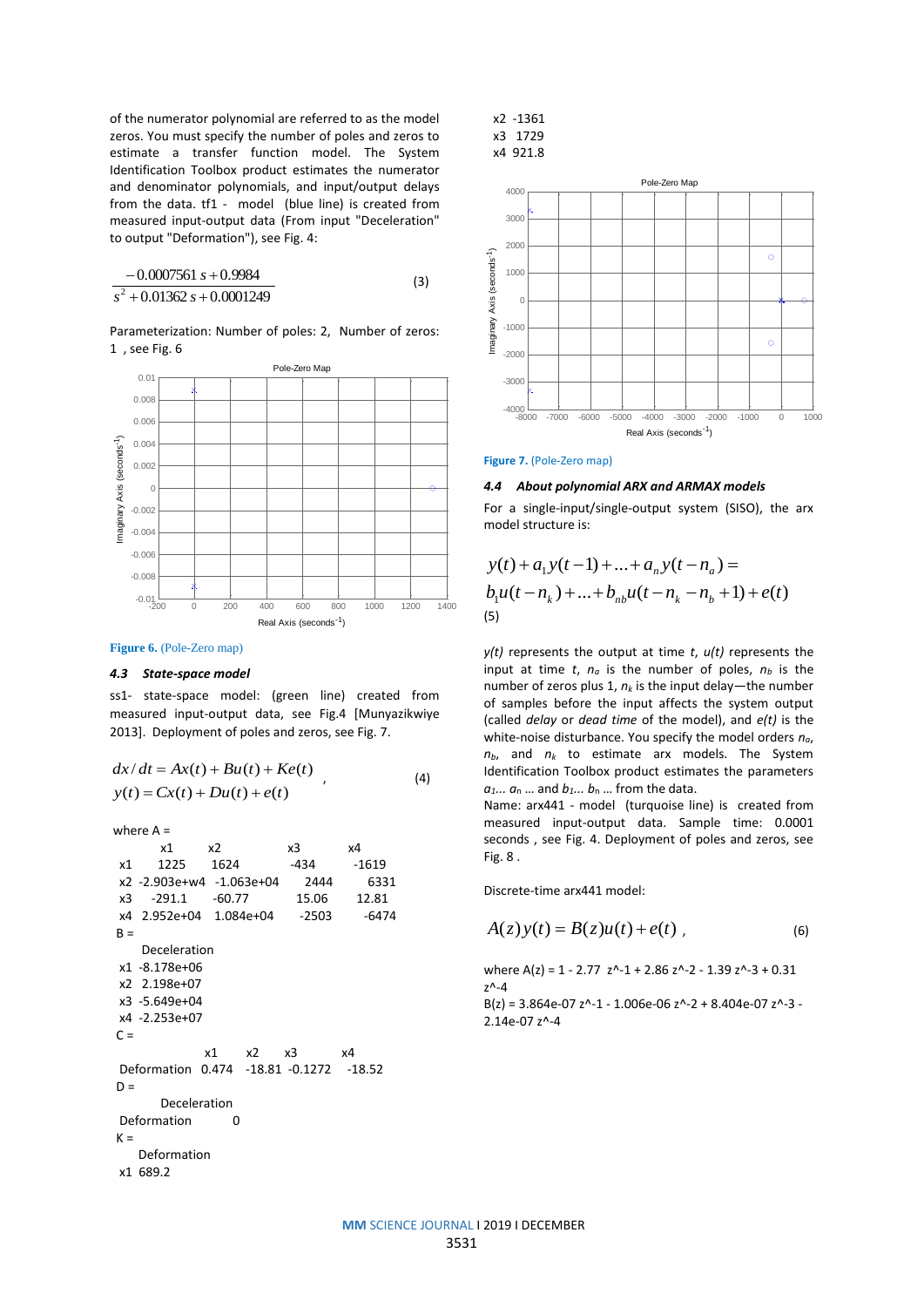

**Figure 8.** (Pole-Zero map)

arxqs - model (yelow line) is created from measured input-output data. Sample time: 0.0001 seconds. See Fig.4. Deployment of poles and zeros, see Fig. 9. Discrete-time arxqs model:

$$
A(z)y(t) = B(z)u(t) + e(t) \quad , \tag{7}
$$

where A(z) = 1 - 2.776 z^-1 + 2.861 z^-2 - 1.394 z^-3 + 0.30 z^-4

B(z) = 3.1e-07 - 7.523e-07 z^-1 + 5.562e-07 z^-2 - 1.075e-07z^3



**Figure 9.** (Pole-Zero map)

## *4.5 Process model with transfer function*

P2U - model (red line) is created from measured inputoutput data. Process model with transfer function is found in the formula:

$$
G(s) = \frac{K_p}{1 + 2 * Zeta * Tw * s + (Tw * s)^2} \quad , \quad (8)
$$

where Kp = 8347.9  $Tw = 90.677$  $7$ eta = 0

Parameterization: 'P2U' , See Fig.4 . Deployment of poles and zeros, see Fig. 10 and Fig. 11







**Figure 11.** (Bode diagram)

## **5 CONCLUSION**

Our own model Fig. 1 was created in Matlab-Simulink, which is capable of filtering off (Lowpass CFC 60 filter) the signal obtained from the accelerometer to improve modeling results.

Simulink's own model Fig. 1 allows to track the speed and deformation path over time (within 0.3 s), thus allowing to determine max. deformation from experimental data, max. deceleration of vehicle, max. deceleration at the head of the manikin, when the car's speed gets zero, at which time point the deceleration passes through a zero value and begins to acquire the positive values (separation of the vehicle from the barrier) and so on.

Fig. 4 shows measured and estimated model outputs that reconstruct the vehicle crash with small inaccuracies in terms of dynamic crush. The time of dynamic crush that is obtained from measurements withs models is approximately the same as the time of dynamic crush in the real-time experimental data (0,08 s). It is noticeable that when the poles of the model are close to zero, dynamic crush of the model is far from the dynamic crush of the real-time experimental data [Munyazikwiye 2014].

The fit between the two curves (reference measured output - first curve and model output - second curve) is computed in a way that 100% means a perfect fit, and 0% indicates a poor fit . This means that in our case the